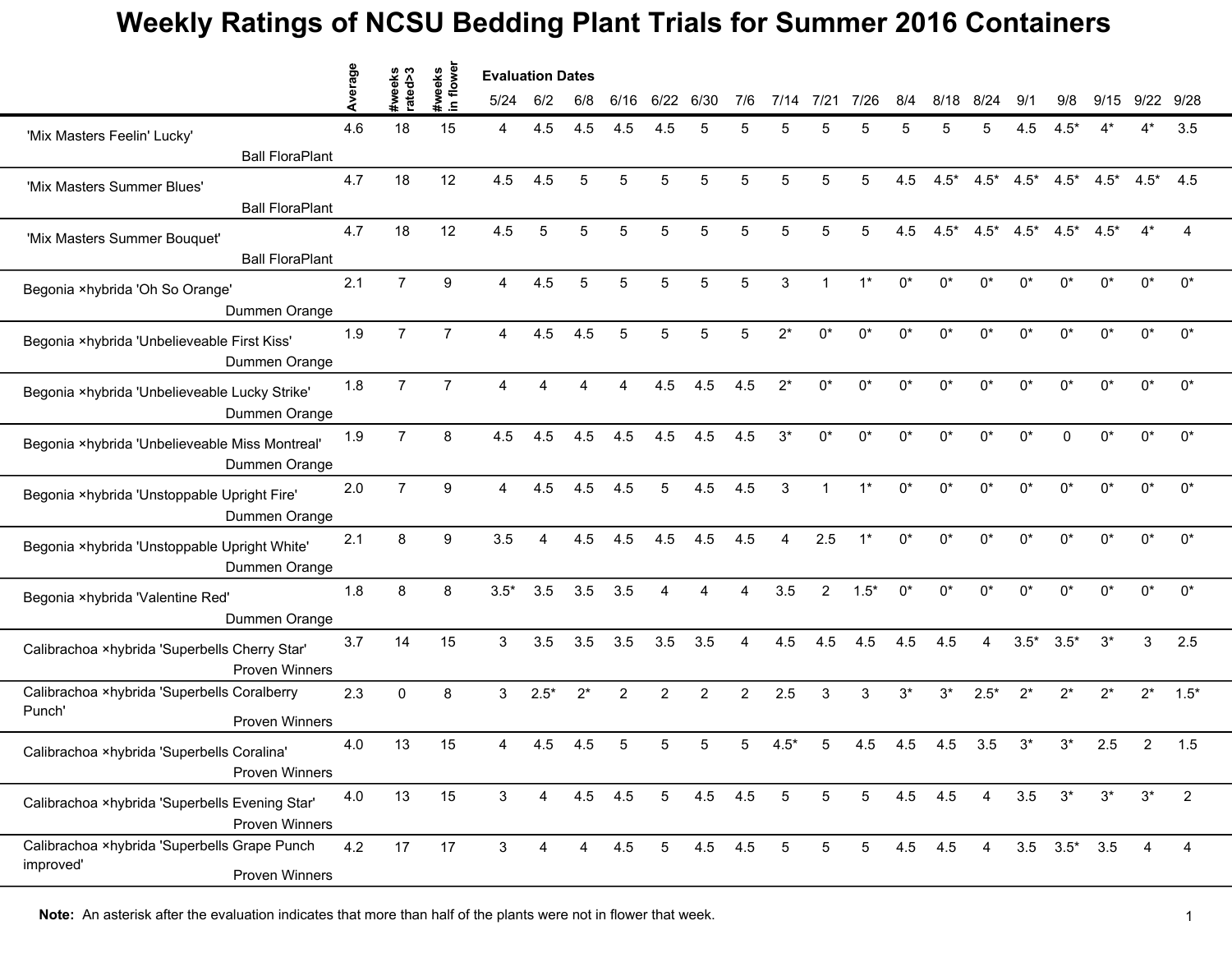## **Weekly Ratings of NCSU Bedding Plant Trials for Summer 2016 Containers**

|                                                        |                                         | age | ∾<br>eks<br>ab | flower             | <b>Evaluation Dates</b> |        |                        |                 |                 |                |        |               |                |                |                |                       |                |             |                |                 |        |                |
|--------------------------------------------------------|-----------------------------------------|-----|----------------|--------------------|-------------------------|--------|------------------------|-----------------|-----------------|----------------|--------|---------------|----------------|----------------|----------------|-----------------------|----------------|-------------|----------------|-----------------|--------|----------------|
|                                                        |                                         |     | rate<br>21.    | #weeks<br>$\equiv$ | 5/24                    | 6/2    | 6/8                    | 6/16            | 6/22            | 6/30           | 7/6    | 7/14          | 7/21           | 7/26           | 8/4            | 8/18                  | 8/24           | 9/1         | 9/8            | 9/15            | 9/22   | 9/28           |
| Calibrachoa ×hybrida 'Superbells Hollywood Star'       | <b>Proven Winners</b>                   | 3.2 | 8              | 12                 | 3                       | 3      | 3                      | 3               | 3.5             | 3.5            | 3.5    |               |                |                |                |                       | 3              | $2.5*$      | $2.5*$         | $2.5*$          | $2.5*$ | 2.5            |
| Calibrachoa ×hybrida 'Superbells Morning Star'         | <b>Proven Winners</b>                   | 4.0 | 15             | 13                 | 3                       | 3.5    | 4                      | 4               | 4.5             | 4.5            | 4.5    | 4.5           | 5              | 5              | 4.5            | $4.5*$                | $4^*$          | $3.5*$      | $3^*$          | $3^*$           | 3.5    | 3.5            |
| Calibrachoa ×hybrida 'Superbells Pomegranate<br>Punch' |                                         | 3.5 | 15             | 16                 | 3                       | 3.5    | 3.5                    | 3.5             | 3.5             | 3.5            | 4      | 4             | 4              | 3.5            | $3.5*$         | 4                     | 3.5            | $3.5*$      | 3.5            | 3               | 3      | 3.5            |
| Calibrachoa ×hybrida 'Superbells Red Improved'         | Proven Winners<br><b>Proven Winners</b> | 2.8 | 8              | 12                 | 3                       | 3.5    | 3.5                    | 3.5             | 3.5             | 3              | $3.5*$ | $3.5*$        | 3.5            | 3.5            | $3^*$          | 3                     | $\overline{2}$ | $1.5*$      | $1.5*$         | $1.5*$          | 1.5    | 1.5            |
| Calibrachoa ×hybrida 'Superbells Strawberry<br>Punch'  | <b>Proven Winners</b>                   | 2.5 | $\overline{2}$ | 17                 | 3                       | 3.5    | 3.5                    | 3               | 3               | 3              | 3      | $\mathcal{P}$ | $\overline{2}$ | $\overline{2}$ | $\overline{2}$ | $\mathcal{P}$         | $\overline{2}$ | 1.5         | $1.5*$         | 2               | 3      | 3              |
| Calibrachoa ×hybrida 'Superbells Tropical<br>Sunrise'  | <b>Proven Winners</b>                   | 2.9 | 9              | 14                 | 3                       | 3      | 3.5                    | 3.5             | 3.5             | 4              | Δ      | Δ             |                | 4              | 3.5            | $3^*$                 | $2^*$          | $1.5*$      | $1.5*$         | 1.5             | 1.5    | 1.5            |
| Calibrachoa ×hybrida 'Superbells Yellow<br>Improved'   | <b>Proven Winners</b>                   | 3.5 | 11             | 15                 | 3                       | 3.5    | $\boldsymbol{\Lambda}$ | 4.5             | 4.5             | 4.5            | 4.5    | 5             | 5              | 4.5            | $4.5*$         | Δ                     | 3              | $2^*$       | $1.5*$         | 1.5             | 1.5    | 1.5            |
| Capsicum annuum 'Paragon'                              | Comense Ltd                             | 4.2 | 16             | 15                 |                         | $3^*$  | $3.5*$                 | 3.5             | 4               | 4.5            | 4.5    | 4.5           | 5              | 5              | 5              | 4.5                   | 4.5            |             |                |                 | Δ      | 3.5            |
| Capsicum frutescens 'Gusto Green'                      | Comense Ltd                             | 4.5 | 17             | 16                 |                         | $3.5*$ | $3.5*$                 | 4.5             | 4.5             | 5              | 5      |               | 5              | 5              | 5              |                       | 4.5            | 4.5         | 4.5            | 4.5             |        | $\overline{A}$ |
| Petunia ×hybrida 'Night Sky'                           | Selecta                                 | 3.6 | 12             | 18                 | 4                       | 4.5    | Δ                      | 4               | 4.5             | 4.5            | 5      | 4             | 4              | 4.5            | 4.5            | 4                     | 3              | 2.5         | $\overline{2}$ | $\overline{2}$  | 1.5    | 1.5            |
| Petunia ×hybrida 'Potunia Neon 01'                     | Dummen Orange                           | 3.4 | 12             | 15                 | 4                       | 4.5    | 4.5                    | 5               | 5               | 5              | 5      | 5             | 5              | 5              | 4.5            | $\overline{A}$        | 3              | 1.5         | 0.5            | $0^*$           | $0^*$  | $0^*$          |
| Petunia ×hybrida 'Potunia Plus Papaya'                 | Dummen Orange                           | 3.3 | 10             | 14                 | 4.5                     | 4.5    | 4.5                    | 5               | 5               | 4.5            | 5      | 5             | 4.5            | 4.5            | 2.5            | 2.5                   | $\overline{2}$ | $1.5*$      | $1^*$          | $1^*$           | $0.5*$ | 0.5            |
| Petunia ×hybrida 'Potunia Plus Pinkalicious'           | Dummen Orange                           | 2.4 | $\overline{7}$ | 14                 | 4                       | 4.5    | 4.5                    | 4.5             | 4.5             |                | 4.5    | 3             | 3              | 3              | 1.5            |                       | 1              | $0.5*$      | 0.5            | $0^*$           | 0*     | $0^*$          |
| Petunia ×hybrida 'Potunia Plus Red'                    | Dummen Orange                           | 3.1 | 10             | 18                 | $\overline{4}$          |        | $4.5$ $4.5$            | $5\overline{)}$ | $5\phantom{.0}$ | 5 <sup>5</sup> | 4.5    | 4             |                | 4.5 3.5 2.5    |                | $\overline{2}$        |                | $2$ 1.5 1.5 |                | $\mathbf{1}$    |        | $0.5$ 0.5      |
| Petunia ×hybrida 'Potunia Plus Sunrise 01'             | Dummen Orange                           | 3.1 | $10$           | 17                 | 4                       | 4      | 4                      |                 | 4               |                | 4      |               | $\overline{4}$ |                |                | 3.5 2.5 2.5 2.5 $2^*$ |                |             |                | 1.5 1.5 1.5 1.5 |        |                |

**Note:** An asterisk after the evaluation indicates that more than half of the plants were not in flower that week. 2